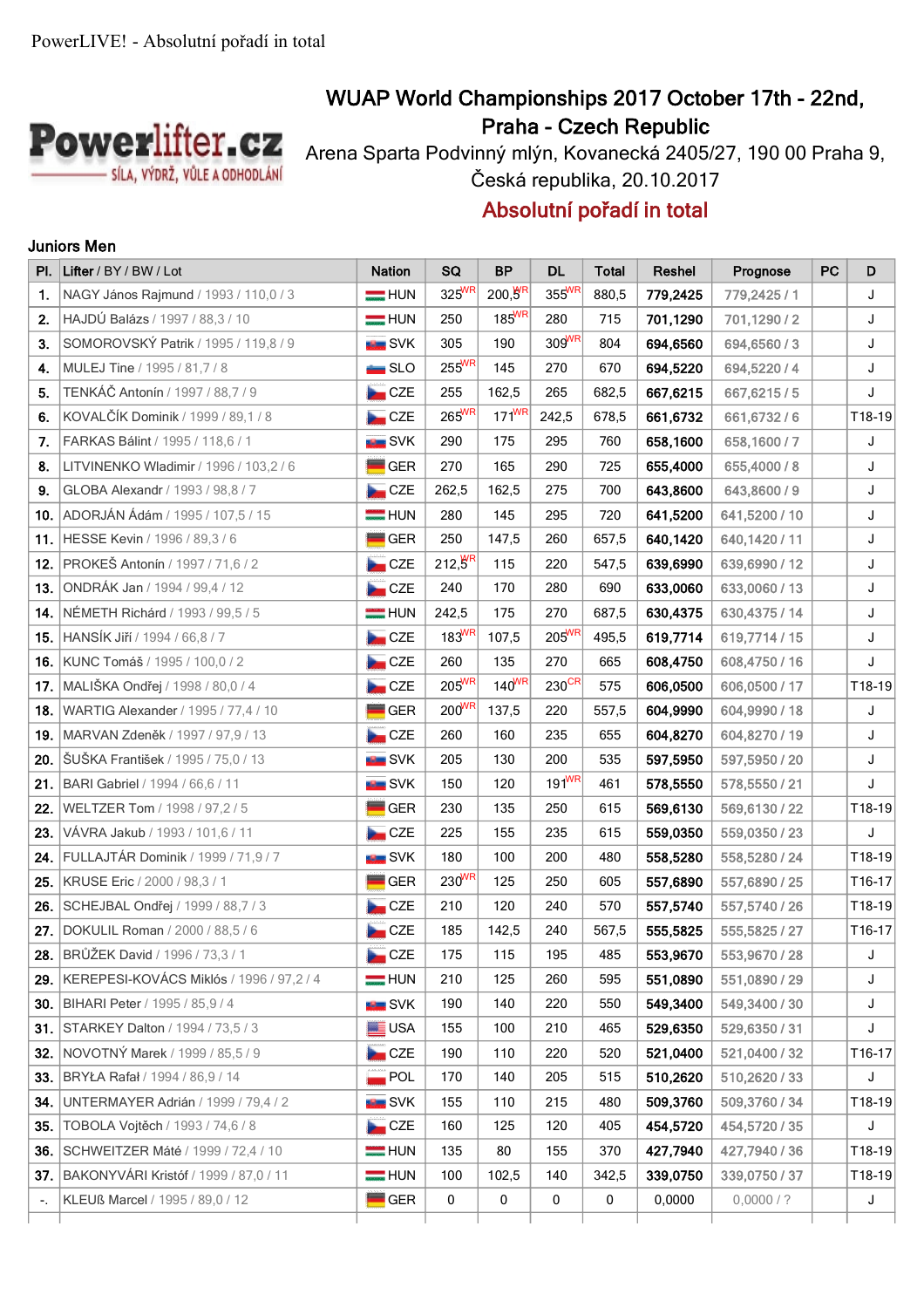### PowerLIVE! - Absolutní pořadí in total

| $\sim$ | DVOŘÁČEK Martin / 1997 / 89,4 / 5      | CZE                          | 0                 | 0                   | 0                  | 0            | 0,0000   | 0,0000/?       |           | J      |  |
|--------|----------------------------------------|------------------------------|-------------------|---------------------|--------------------|--------------|----------|----------------|-----------|--------|--|
|        | <b>Masters Men</b>                     |                              |                   |                     |                    |              |          |                |           |        |  |
| PI.    | Lifter / BY / BW / Lot                 | <b>Nation</b>                | SQ                | <b>BP</b>           | <b>DL</b>          | <b>Total</b> | R+MC     | Prognose       | <b>PC</b> | D      |  |
| 1.     | AUF-DER-MAUR Urs / 1968 / 106,8 / 6    | $\blacksquare$ sur           | 285               | 180                 | 322,5              | 787,5        | 795.8865 | 795,8865 / 1   |           | M45-49 |  |
| 2.     | RIEDEL Detlef / 1959 / 81,9 / 6        | <b>GER</b>                   | 232,8R            | $137,5^{\text{TR}}$ | $217,9^{R}$        | 587,5        | 788,5046 | 788,5046 / 2   |           | M55-59 |  |
| 3.     | SOCHAŃSKI Stefan / 1948 / 89,5 / 8     | $\sqrt{ }$ POL               | $180^{WR}$        | 95                  | 205                | 480          | 760,4928 | 760,4928 / 3   |           | M65-69 |  |
| 4.     | MAREŠ Václav / 1968 / 120,7 / 9        | CZE                          | 255               | 220                 | 300                | 775          | 757,1099 | 757,1099 / 4   |           | M45-49 |  |
| 5.     | ŠEHOVIĆ Sejfo / 1959 / 72,2 / 5        | <b>BIH</b>                   | 160               | 105                 | 220                | 485          | 742,9878 | 742,9878 / 5   |           | M55-59 |  |
| 6.     | ŠNAJDR Miloš / 1977 / 136,2 / 1        | <b>Exercise</b> SVK          | 300               | $230^{WR}$          | 340WR              | 870          | 735,1500 | 735,1500/6     |           | M40-44 |  |
| 7.     | KISS László / 1969 / 98,9 / 7          | <b>EXAMPLE</b> HUN           | 283 <sup>WR</sup> | 150                 | 283WR              | 716          | 733,3355 | 733,3355/7     |           | M45-49 |  |
| 8.     | UDOVIČ Denis / 1970 / 125,5 / 7        | $\equiv$ SLO                 | 260               | 200                 | 320WR              | 780          | 732,6321 | 732,6321/8     |           | M45-49 |  |
| 9.     | BACKHAUS Bernd / 1964 / 107,4 / 2      | <b>GER</b>                   | 270               | 160                 | 250                | 680          | 719,5025 | 719,5025 / 9   |           | M50-54 |  |
| 10.    | SEDLÁČEK Tomáš / 1965 / 98,9 / 8       | CCE                          | $245^{WR}$        | $155^{WR}$          | $250^{WR}$         | 650          | 709,3631 | 709,3631 / 10  |           | M50-54 |  |
| 11.    | MACEÁŠIK Petr / 1975 / 97,4 / 4        | CZE                          | $250^{WR}$        | $210^{WR}$          | 280                | 740          | 694,3832 | 694,3832 / 11  |           | M40-44 |  |
| 12.    | GREGORČIČ Erni / 1976 / 73,9 / 4       | $\blacksquare$ SLO           | 202,5             | 145                 | $250^{WR}$         | 597,5        | 680,7127 | 680,7127 / 12  |           | M40-44 |  |
| 13.    | ESSER František / 1946 / 82,3 / 11     | CCE                          | $100^{WR}$        | $100^{WR}$          | 170, $\frac{W}{P}$ | 370,5        | 664,3969 | 664,3969 / 13  |           | M70-74 |  |
| 14.    | PUKÁČ Tibor / 1971 / 107,0 / 9         | <b>EL SVK</b>                | 265               | 167,5               | 245                | 677,5        | 651,4677 | 651,4677 / 14  |           | M45-49 |  |
| 15.    | ŠESTÁK Tomáš / 1973 / 78,0 / 10        | CZE                          | 205               | 115                 | $245^{WR}$         | 565          | 635,8691 | 635,8691 / 15  |           | M40-44 |  |
| 16.    | HRON Petr / 1977 / 107,9 / 5           | <b>Dom</b> CZE               | 250               | 185                 | 270                | 705          | 627,4500 | 627,4500 / 16  |           | M40-44 |  |
| 17.    | KARALYOS Tibor / 1973 / 131,5 / 4      | $=$ HUN                      | 280               | 150                 | 280                | 710          | 620,3980 | 620,3980 / 17  |           | M40-44 |  |
| 18.    | LAUENSTEIN Michael / 1976 / 107,3 / 10 | <b>GER</b>                   | 225               | $195^{WR}$          | 270                | 690          | 618,4187 | 618,4187 / 18  |           | M40-44 |  |
| 19.    | GABRHEL Jozef / 1955 / 72,8 / 12       | <b>EXAMPLE</b> SVK           | 135               | $101^{WR}$          | 140                | 376          | 609,7901 | 609,7901 / 19  |           | M60-64 |  |
| 20.    | ROSA Radek / 1974 / 132, 1 / 2         | CZE                          | 260               | 160                 | 275                | 695          | 606,5765 | 606,5765 / 20  |           | M40-44 |  |
| 21.    | HUDEC Marian / 1970 / 97,8 / 1         | <b>SVK</b>                   | 200               | 165                 | 230                | 595          | 602,4285 | 602,4285 / 21  |           | M45-49 |  |
| 22.    | FOLTAS Gottfried / 1957 / 81,9 / 9     | <b>GER</b>                   | 155               | 95                  | 175                | 425          | 593,7165 | 593,7165 / 22  |           | M55-59 |  |
| 23.    | KLAUZ Rafał / 1971 / 112,3 / 6         | $\overline{\phantom{a}}$ POL | 215               | 160                 | 250                | 625          | 592,0915 | 592,0915 / 23  |           | M45-49 |  |
| 24.    | HORÁK Martin / 1977 / 97,8 / 3         | <b>Exercise</b> CZE          | 225               | 165                 | 235                | 625          | 577,3750 | 577,3750 / 24  |           | M40-44 |  |
| 25.    | BAKÓ Mihály / 1974 / 88,9 / 2          | $=$ HUN                      | 205               | 135                 | 230                | 570          | 572,3657 | 572,3657 / 25  |           | M40-44 |  |
| 26.    | MIELCH Ulrich / 1939 / 76,9 / 3        | <b>GER</b>                   | 72,5              | $62,5^{WR}$         | $117, 9^R$         | 252,5        | 545,5455 | 545,5455 / 26  |           | M75-79 |  |
| 27.    | VARGA Tibor / 1965 / 115,7 / 3         | $=$ HUN                      | 150               | 165                 | $210, 9^R$         | 525,5        | 543,4272 | 543,4272 / 27  |           | M50-54 |  |
| 28.    | OVERHOLT David / 1960 / 71,7 / 7       | <b>EE</b> USA                | 120               | 65                  | 160                | 345          | 522,1022 | 522, 1022 / 28 |           | M55-59 |  |
| 29.    | SCHMIDT Ronny / 1975 / 110,1 / 5       | <b>GER</b>                   | 200               | 150                 | 220                | 570          | 511,2812 | 511,2812 / 29  |           | M40-44 |  |
| 30.    | MAJSTRÁK Ľubomír / 1974 / 115,4 / 8    | <b>BER</b> SVK               | 140               | 100                 | 140                | 380          | 340,6380 | 340,6380 / 30  |           | M40-44 |  |
| ۰.     | HAKKI Bozat / 1960 / 71,1 / 1          | <b>C</b> TUR                 | 130               | 105                 | 0                  | 0            | 0,0000   | 0,0000/?       |           | M55-59 |  |